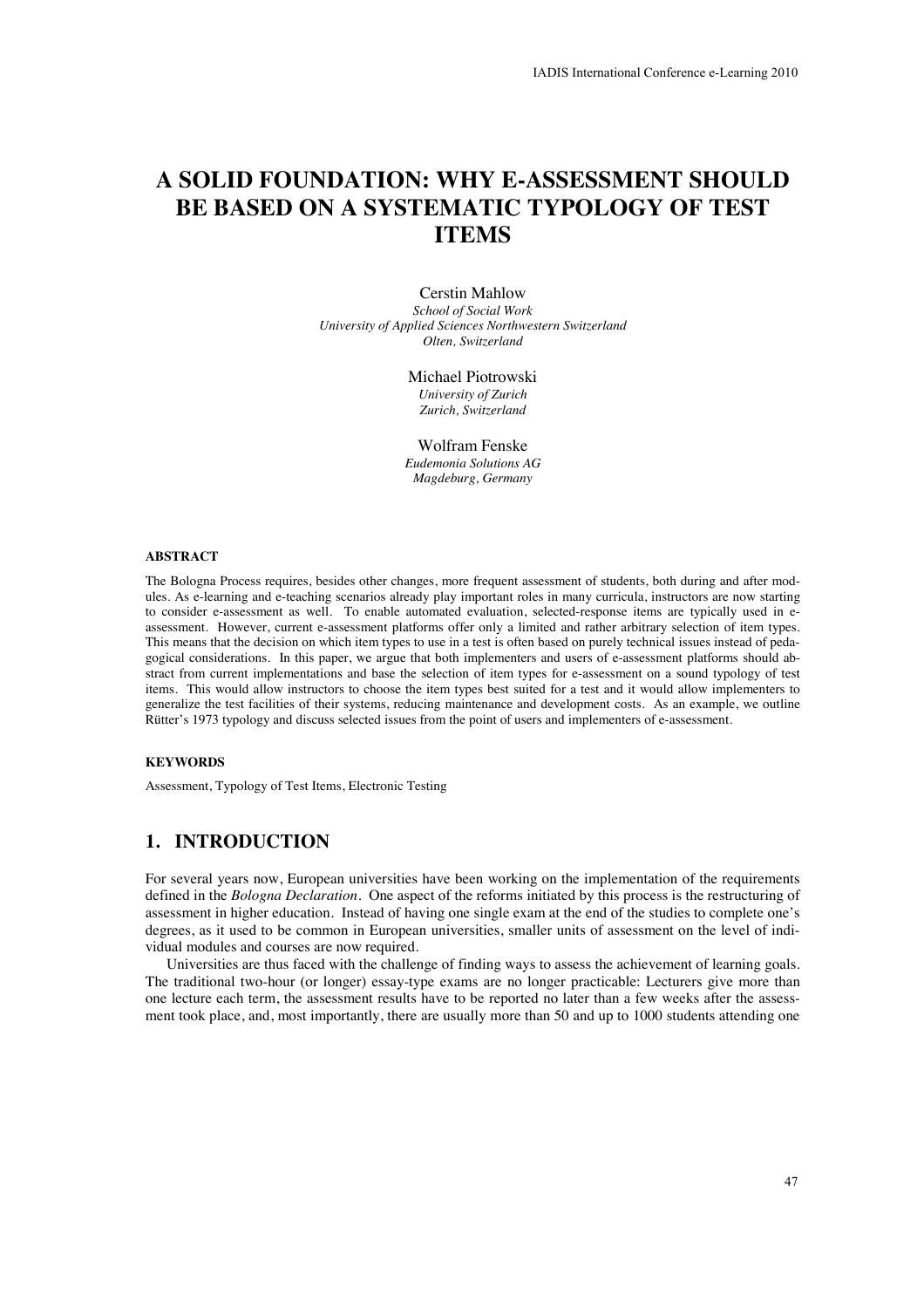lecture. Thus, there is a clear need for assessment types that are easy to deliver to a large number of students and that can be evaluated quickly. These requirements can best be fulfilled by *e-assessment*. 1

| It takes three minutes for the water pipe to fill a bucket that can hold | <b>Context information</b> |
|--------------------------------------------------------------------------|----------------------------|
| 15 liters. You want to fill a bucket of 20 liters.                       |                            |
| How long does it take to fill the 20 liter bucket?                       | <b>Ouestion</b>            |
| $\Box$ 5 minutes $\Box$ 2 minutes $\Box$ 4 minutes                       | <b>Response</b>            |

#### Figure 1. Macro structure of a test item

Assessment in higher education must fulfill general requirements with respect to quality—i.e., objectivity, reliability, and validity (Lienert and Raatz, 1998)—as well as various technical and organizational requirements: The creation of test items should be efficient, the delivery and presentation of test items to students should be easy, and, if feasible, evaluation should be automated. Other factors, such as course type, number of students, and university rules and regulations will also influence the design of the assessment process. Most importantly, however, assessment should test skills on all levels of learning.

If automatic evaluation is required, multiple-choice (MC) questions<sup>2</sup> are the typical solution. While it is possible to create very sophisticated MC tests, as shown by Morrison et al. (2004) and Collins (2006), among others, it is often hard for instructors to create MC tests that go beyond testing of knowledge. Tests may thus fail to assess the skills they are supposed to assess—and thus fail the quality criteria. Thus, instead of simply using MC tests "by default", alternatives should be considered. Since educational testing is a well-researched issue in the field of education (see, e.g., Bennett et al. (1990) or Osterlind (1998)), serious e-assessment should be based on insights from educational research.

When evaluating test types, one should thus take a systematic approach for finding types that can be evaluated automatically *and* that are suitable for the specific assessment goals. We have chosen (Rütter, 1973) as our starting point, since Rütter defines an extensive typology of item types, presents examples of test items, and discusses most of the proposed item types with respect to their complexity for authors and candidates. A systematic approach is a much more suitable base for a typology of e-assessment item types than the ad-hoc created categories commonly found in the literature (e.g., Osterlind, 1998; Conole and Warburton, 2005) and in e-assessment and CAA systems.

In the rest of this paper, we will first give a brief overview of Rütter's typology. We will then review the item types with respect to their suitability for electronic processing to find potential alternatives or additions to MC tests. Finally, we describe the positive effects a sound typology may have on the implementation of eassessment and CAA systems.

# **2. A TYPOLOGY OF TEST ITEMS**

Rütter (1973) motivates his typology by the need for a systematic compilation of item types suitable for pedagogical purposes. Despite its age, we consider Rütter's approach still an outstanding work, which is unfortunately not well known outside the German-speaking countries.

Rütter's typology is a *structural typology*, i.e., it is based only on the objectively observable structure of test items (in contrast to, e.g., the taxonomy presented in Haladyna (2004)). The macro structure of test items consists of fields for *context information*, *question*, and *response* (Rütter, 1973, p. 51) as shown in figure 1. The typology is based on variations in the response field and the degree of freedom candidates have in formulating their answers.

This section outlines Rütter's typology and summarizes the findings of Fenske (2007) regarding the suitability of different item forms in an e-assessment or CAA scenario.

-

<sup>&</sup>lt;sup>1</sup> We use the term *e-assessment* to describe assessment processes in which *all* phases are computer-supported; if this is not the case, we speak of *computer-assisted assessment* (CAA). Our definition of *e-assessment* is thus stricter than most others (see the survey by Rüdel et al.  $(2007)$ ).<br><sup>2</sup> Both in the f

Both in the form of single-answer ("check the correct answer") and multiple-answer ("check all that apply") items.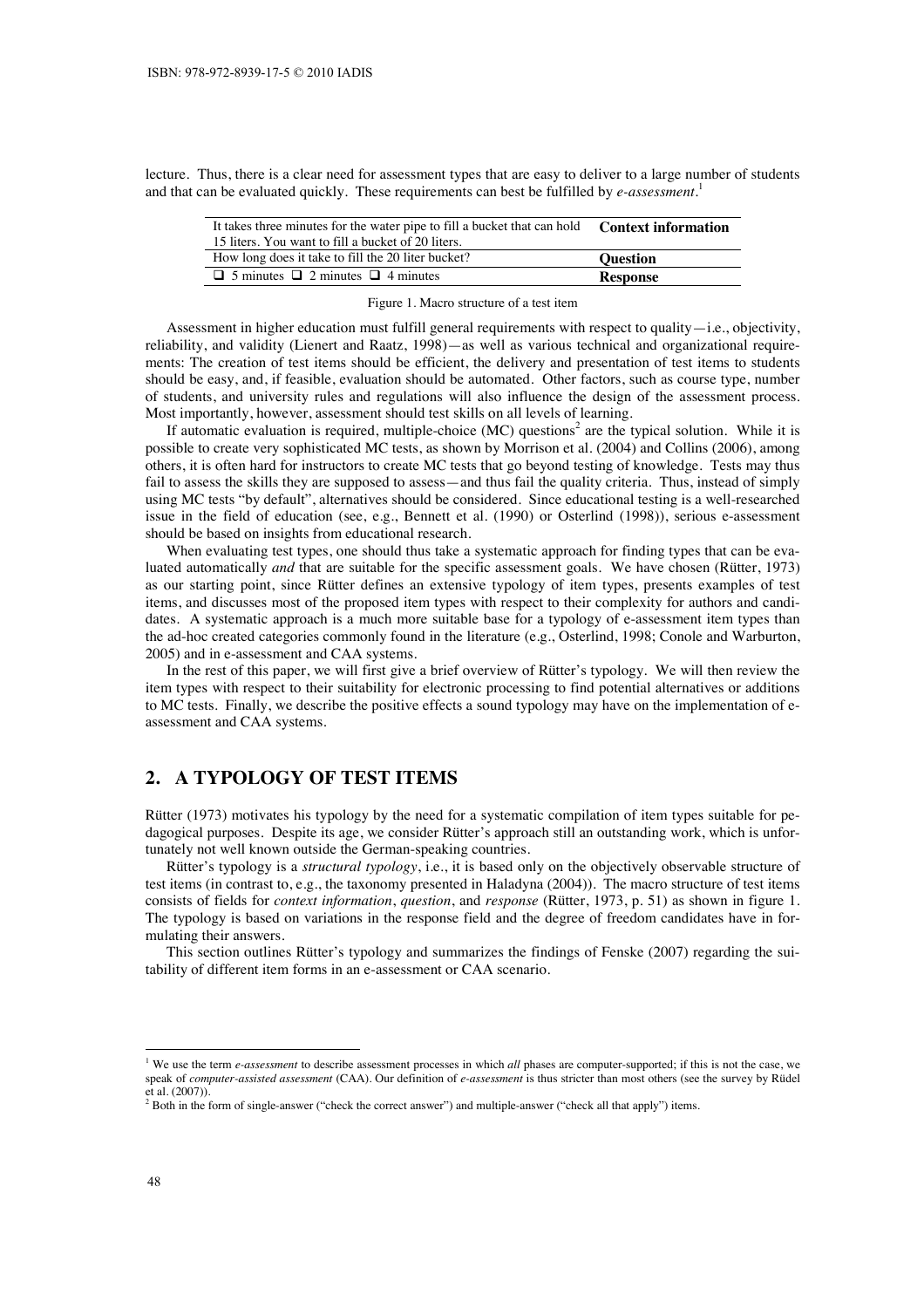| <b>Classes:</b>    | <b>Open Items</b>   | Semi-Open Items Closed Items |                       |
|--------------------|---------------------|------------------------------|-----------------------|
| <b>Categories:</b> | Free Creation       | <b>Short Answer</b>          | <b>Identification</b> |
|                    | Free Interpretation | Association                  | Alternative           |
|                    | Free Association    | Completion                   | Selected Response     |
|                    |                     | Substitution                 | Selected Association  |
|                    |                     | Construction                 | Selected Completion   |
|                    |                     | Transformation               | Selected Substitution |
|                    |                     |                              | Selected Extension    |
|                    |                     |                              | Matching              |
|                    |                     |                              | Reordering            |
|                    |                     |                              | Proxy                 |

| Table 1. Macro and meso typology of item types |  |  |
|------------------------------------------------|--|--|
|------------------------------------------------|--|--|

### **2.1 Macro, Meso, and Micro Level**

On the *macro level*, Rütter divides items into three *classes*, based on the type of response expected from the candidate. For an *Open item*, such as an essay, neither the candidate nor the scorer have a predefined correct answer. For a *Semi-Open* item, e.g., a cloze test, the answer is not shown to the candidate but predefined for the scorer. Finally, for a *Closed item*, such as a multiple-choice test, the correct answer is predefined and shown to both the candidate and the scorer.

By analyzing the *mesostructure* of items, each class can be further divided into *categories*, based on the kind of task that has to be performed. Table 1 gives an overview of categories and classes.<sup>3</sup> Several categories (e.g., association) can be realized in more than one class. Similarly named item categories share the same idea, but differ in the way the response has to be given.

On the *micro level*, item types can be further differentiated into *types*, e.g., depending on the number of subquestions in the item or the number of expected answers and their relationship to each other.

### **2.2 Examples of Item Types**

For illustration, we will classify some well-known item types according to Rütter's typology. The classic multiple-choice item belongs to the class of *closed items* and the category of *Selected Response*. Considering the micro structure (*Sequence Type*), MC items can thus be classified as *Closed Sequence Selected Response* items (Reihenantwortwahl).

A graphical identification task, such as "color the trochanter of the schematically depicted insect leg," would be a *Closed Simple Identification* item (Einfachidentifikation).

Another well-known type of items are cloze tests, often used in language learning, where candidates are asked to fill in blanks in a text with the correct words. Such items would be classified as *Semi-Open Multiple Completion* (Mehrfachergänzung); if there is a list of words to choose from, we have a *Closed Multiple Selected Completion* item (Mehrfachergänzungswahl).

### **2.3 Electronic Realization**

Fenske (2007) evaluates Rütter's item classes, categories, and types with respect to authoring, presentation, recording, and evaluation in an e-assessment scenario. Even though Rütter (1973) predates widespread electronic testing, Fenske finds that there are no items types that completely preclude the use of computers. Computer-based authoring and presentation is possible for items of all classes. Since test items often require textual answers, recording usually poses no problem, either. Non-textual answers, such as function graphs and mathematical or chemical formulae, on the other hand, may still be easier to record on paper due to the lack of suitable editors. The evaluation phase is where the biggest differences are found. The free nature of

The terms used are our own translation of the German originals used by Rütter (1973). We give the original German terms in parentheses when naming specific item types.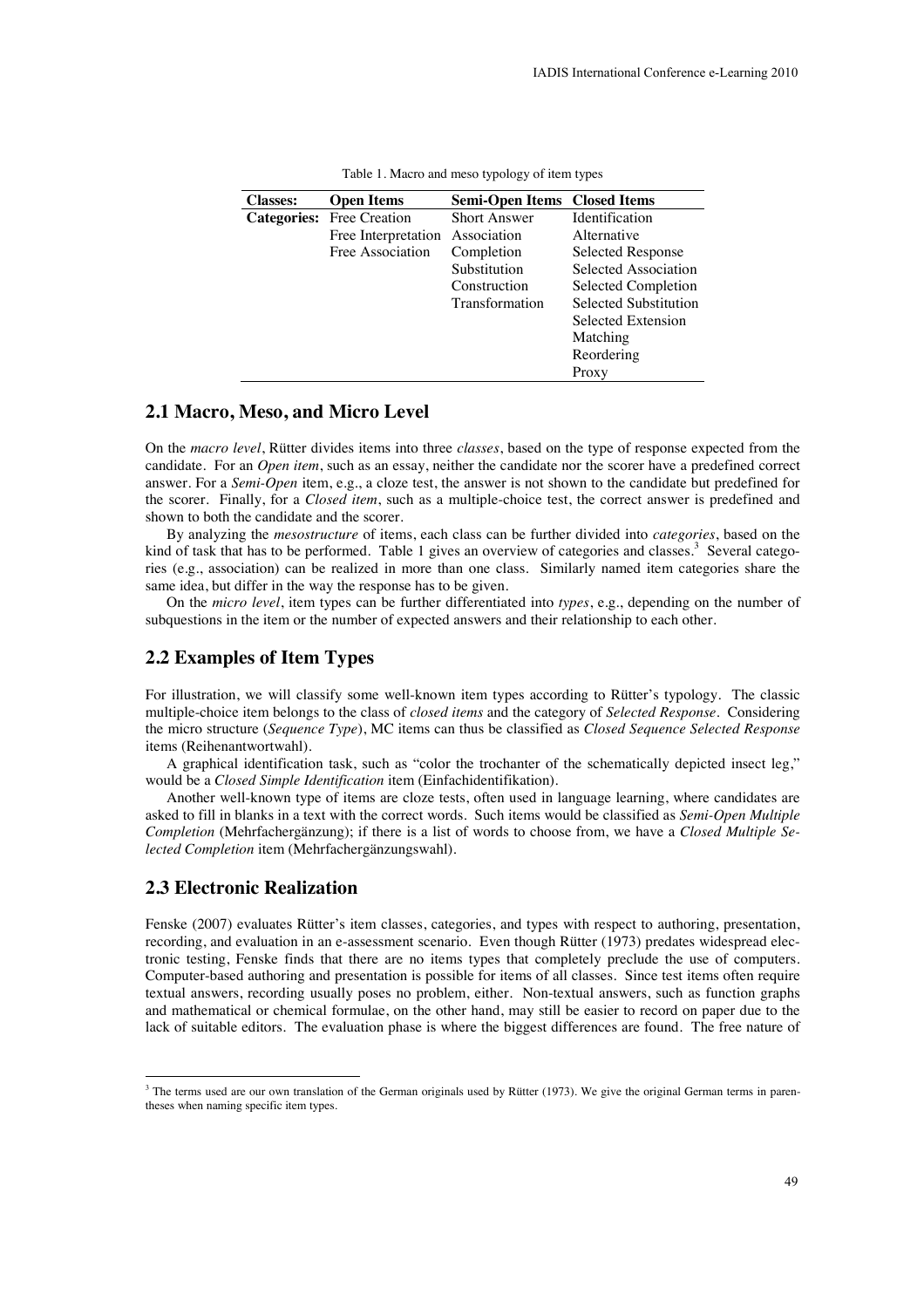items of the Open class forbids automatic evaluation in most—if not all—cases. Items of the Semi-Open class can be evaluated automatically if certain conditions are met (Fenske, 2007, p. 29).

Items of the Closed class can be evaluated fully automatically. The class of Closed items offers a wide variety of types suitable for e-assessment. On the one hand, there are well-known item types, such as those presented as examples in section 2.2 (Closed Sequence Selected Response (Reihenantwortwahl), Closed Homogeneous Alternative (homogene Mehrfachalternative), Closed Simple Identification (Einfachidentifikation) and Semi-Open Multiple Completion (Mehrfachergänzung)). On the other hand, the systematic nature of the typology helps to discover new types—for example *Closed Sequence Selected Extension* items (Reihenerweiterungswahl). A concrete implementation of this type in the form of so-called *sentence completion tests* is described by Mahlow and Hess (2004). These tests consist of a piece of information the candidate has to extend repeatedly by choosing suitable extensions from a list of alternatives in order to create a coherent piece of new information. Sentence completion tests are also an example of an item type that clearly benefits from an electronic realization.

### **3. USING THE TYPOLOGY IN E-ASSESSMENT**

As Conole and Warburton (2005, p. 23) note, "CAA systems vary widely in the number of question types supported." In fact, most systems offer a random assortment of item types, not based on any systematic criteria but rather influenced by marketing considerations, ease of implementation, and user requests. This forces test authors to adapt their testing to the item types provided by the system, which may not necessarily be the most adequate.

Furthermore, item types used in e-assessment or CAA scenarios are often referred to using conventional, but effectively arbitrary names. For example, Conole and Warburton (2005, p. 19) list "multiple choice, multiple response, hotspot, matching, ranking, drag and drop, multiple steps and open ended." These names are based on completely different criteria: Some types are named for the task candidates have to perform (matching, ranking), some are named for implementation details (drag and drop, hotspot), some are named for aspects of the process (multiple steps), and others are named for yet other characteristics.

The haphazard naming reflects the lack of systematic categorization in the field of e-assessment. However, it is not by accident that nomenclature and taxonomy play such an important role in biology or chemistry, for example: A common systematic categorization and naming system enables not only effective communication, but also reasoning about the system and its constituents. The lack of a systematic categorization of item types in e-assessment hinders reasoning about item types and discourages their methodical exploration and evaluation. All of the item types mentioned above can be categorized according to Rütter's typology.

A systematic typology of test items could also improve implementation of e-assessment systems: From the point of view of computer science, an implementation should abstract from the pedagogical *differences* between item types and find *commonalities* (in appearance or functionality), since the goal must be to support as many item types as possible with a small, generalized implementation. Specific item types should thus be derived from general types by parameterizing, in order to avoid the duplication of code and functionality; this helps to reduce the potential for implementation errors. As a proof of concept, we have successfully created a framework for the implementation of test items, based on Rütter's typology, which allows creating a large number of the item types of the Closed and Semi-Open classes (Fenske, 2007).

Interoperability and standardized exchange formats are required to make the transfer of electronic items and tests between different e-assessment and CAA systems possible and to enable the reuse of items in *item banks*. However, the only public specification in this area, the IMS Question and Test Interoperability (QTI) format (IMS GLC), is effectively unusable for this purpose due to serious technical and conceptual problems (Piotrowski, 2010). One source of problems is again that QTI is not based on a systematic account of item types, but rather on an ad-hoc collection of item types taken from pre-existing implementations. This failure to abstract from appearances and minor differences between item types makes the QTI specification extremely complex. A usable interchange standard for test items would therefore also have to build on a systematic typology such as Rütter's.